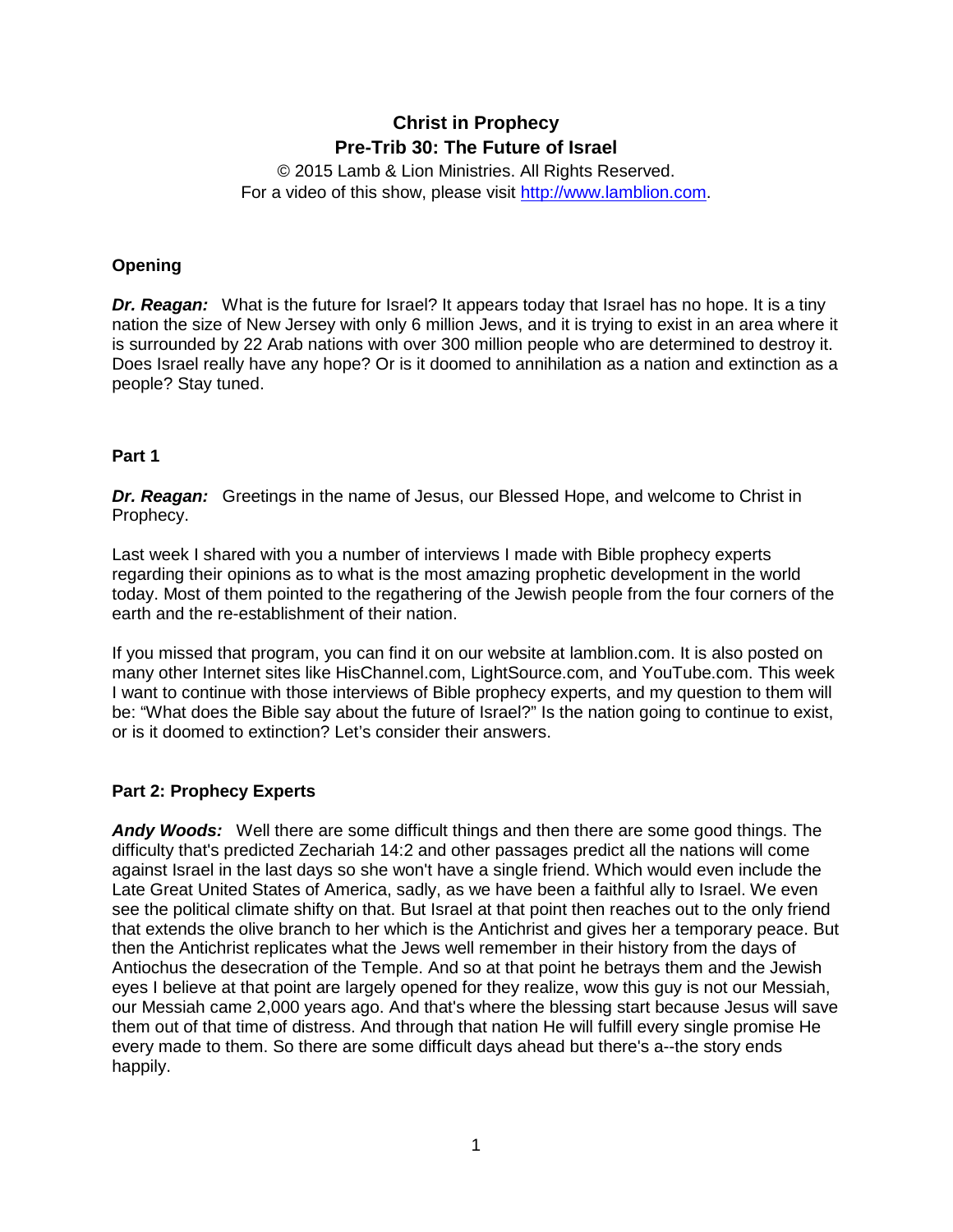*Gary Fisher:* They are going to face some dark days according to Bible prophecy from here forward. They are regathering back into the land. There is a thing called the Tribulation coming up. There's going to be a signing of a treaty that allows them to go back and use the Temple Mount. That will be a terrible dark time for them mid-way through that Tribulation war is going to dominate. And two-thirds of them will perish according to Zechariah, but one-third of them will make it through that Tribulation. And they will be those that I believe I mentioned a moment ago will look at Him whom they have pierced, they will mourn for Him as one who mourns for an only son. And the Bible says in Romans 11:25 that in that day all Israel will be saved when they look on Him whom they have pierced and say "Baruch Haba B'Shem Adonai." All of the blessing in the universe will turn--or the cursing in the universe will turn to blessing. And it is all wrapped up in the history of the nation of Israel and the future involvement of the nation of Israel concerning blessing the Lord. And their blessing will continue on into the Millennium. They will become exactly what God invented them to do that is to be kings, priests and so forth, representatives of the Lord. And we will be there in glorified bodies alongside them executing the plan of God, with a Jewish Messiah named Yeshua; the King of Kings and Lord of Lords over the whole earth. I cannot wait.

**Bill Salus:** Well I am looking for three major, maybe four major events, I believe there will be a concluding Arab Israeli War described in Psalm 83 prophesied. I believe that will be followed by the Gog and Magog invasion of Ezekiel 38 & 39 both of those would be predominately Muslim Wars, major wars coming against Israel different reasons and things like that but they are sequential. And then Israel is going to build a Temple and that is a big thing that is going to happen over there. And then ultimately there is going to be a confirmation of a false covenant with the Antichrist we are told this in Daniel 9. And that will ultimately lead to the Tribulation period where the Antichrist will attempt a final genocide of the Jews. We are told in Zechariah 13:8 that it will be horrible, two-thirds of the Jews will be cut off. But a faithful remnant of a third of the Jews will come through that and they will go into the Messianic Kingdom and there will be an Israel in the Messianic Kingdom.

*David Hocking:* Our friend Bill Salus wrote his book *Isralestine*, and it is based on Psalm 83. A lot of us have looked at Psalm 83 wondering about its possible fulfillment. If Bill is right on this then Israel is going to be attacked by those nations and groups that are adjacent to its borders. People like Hezbollah, and Islamic Jihad, and Hizbullah they still are big time trouble and they are financed by of course Iran which leads the list of nations in Ezekiel 38. So many prophecy teachers wonder, "Is there going to be a preliminary conflict from Psalm 83 by nations that want to cut off Israel from being a nation?" I suppose it is possible or it may be another description of Armageddon. Many Bible prophecy teachers including myself we seem to know everything when we started over 50 years ago, and now we wonder what we do know. Personally I know that half of Jerusalem is going to be taken, women raped, plenty of children killed, but they won't be completely destroyed. Even the time of Jacob's trouble God says even in spite of that He will never cut them off. He will never forget His everlasting covenant. So, I personally think Israel is probably going to be attacked soon. But I believe God is going to supernaturally intervene. And it appears it will be the Messiah Himself, who according to Isaiah 63 will trample the winepress of God's wrath all by Himself.

**Don Perkins:** I like that question as well because the Bible says regarding Israel the Apostle Paul said in Romans 11:26 he said that all Israel shall be saved. Now what I like about that is even though Israel will go through a season of testing in the future God has a plan by which nation of Israel will come to a saving knowledge of Christ. What I love about that so much is that as Israel goes through her season, the Bible calls it the time of Jacob's trouble, the end result of her going through the Tribulation is that she is going to cry out for Messiah. So, what I like about that the end result of the house of Israel will be salvation.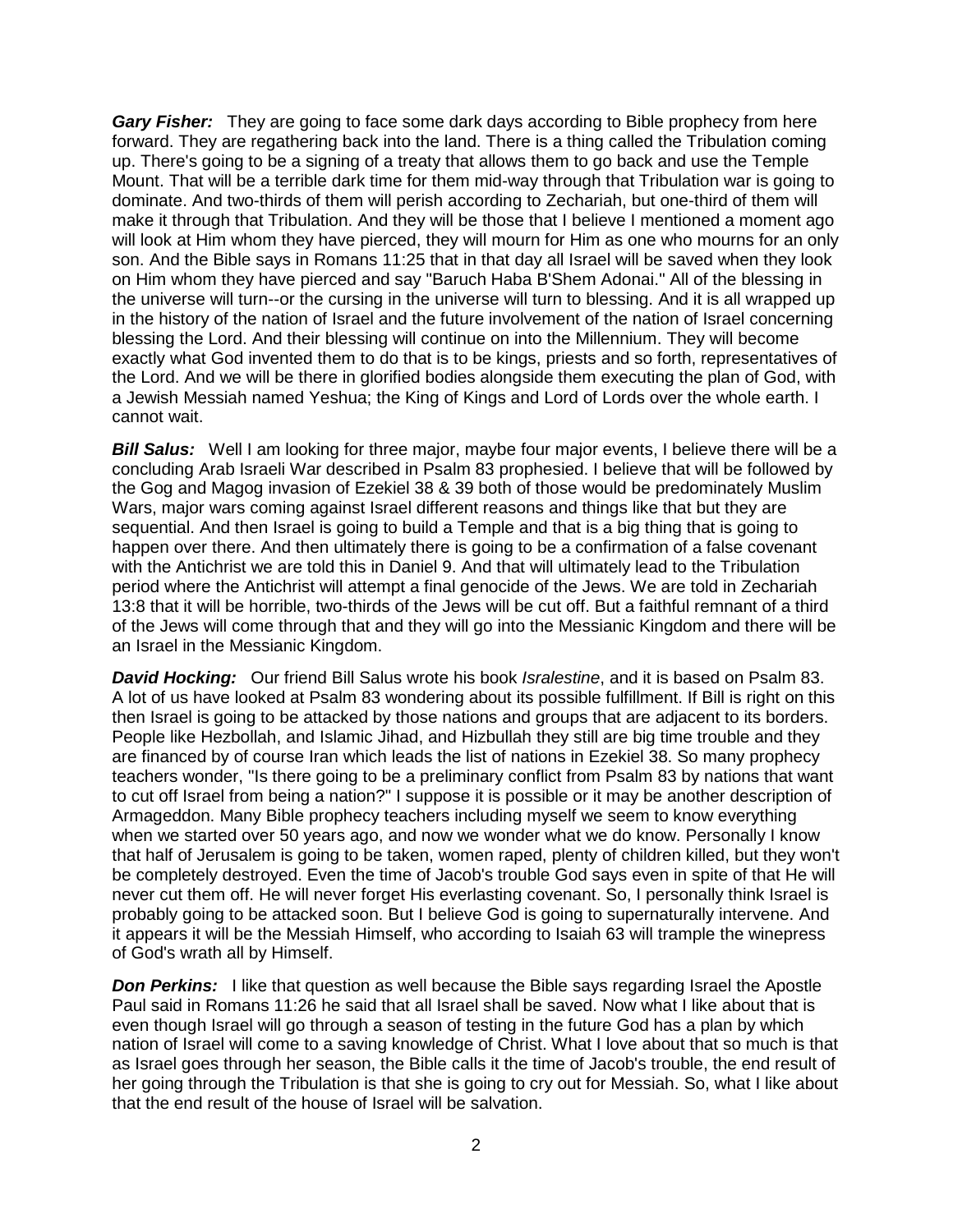*Al Gist:* There is no doubt first of all that there is war on the horizon with Israel whether you are one of those who believe the coming Psalm 83 War or the Magog War, you know there is definitely going to be war. But here is what we know for sure Israel is going to win. Israel will win whatever war is coming because the Bible is absolutely clear that they are going to be there until the Lord returns. The very last verse of Scripture in the book of Amos, you know I like the fact that God put this right at the end of the book it's like it's the final word. And God says, "I will plant them upon their land, and they will no more be pulled up out of their land which I have given them," sayeth the Lord thy God.

**Don McGee:** Several things are going to happen to the nation of Israel. They are going to continue to nationally reject Jesus as their Messiah. One day they are going to accept Him but that is going to be awhile down the road. I also look for a growing estrangement between the nations of the world and Israel. And most unfortunate I believe is the fact that our own country is going to grow in its estrangement from Israel. We have policies going back several administrations that forced Israel to do things that they don't want to do. And things such as the giving up of land that God has directly said that no one is to force them do. So there is an estrangement that's going to grow. Also, after the taking out of the Church Israel is going to undergo what we commonly call the persecution of the Tribulation period. That is going to happen. And when that is over toward the end of it Israel nationally is going to recognize that Jesus the one that they call "that man" in the derogatory way today they are going to accept Him. They are going to recognize Him and they are going to say that, "Yes, He was and He is our Messiah."

*Michael Norten:* The way that I understand in Scripture in Zechariah 12:2 the nations that share the border with Israel will attack Israel. And I feel that it will be very soon they will attack it in unison and Israel and IDF will have a great victory according to Isaiah they will expand their borders. That's why the Jews like to call it the Battle of Restoration. And in fact it even says that they will be speaking Hebrew in the streets of Egypt. And also Syria will be out of the picture. And not long after that it looks to be that Ezekiel 38 & 39 Gog and Magog will take place and they will not be prepared as well for this one and so God will take on the victory Himself. And then after, sometime after that according to Zechariah 12:3 all the nations, in fact the United States has been found to be between the "A" and the "L" all nations will attack Israel. And Jesus will come, Himself in person to administer victory. We will be coming back with Him that will be our Second Advent as well, and we will witness this. He will administer this victory and the Jews will recognize Him as the one they have pierced and all of Israel will be saved. It will be an incredible time.

**Nathan Jones:** Israel since they were exiled out of the land have been living in kind of a crucible; as the Lord continue to refine the people to bring a believing remnant of Jews. And so they're going to hit the worst time in their history, Jeremiah 37 says a time of "Jacob's trouble." So we know that Israel is going to have to deal with wars possibly a Psalm 83 War where they have to deal with the nations around them. They are going to have to deal with Iran and Russia and Turkey and those nations coming against them; which the Lord steps in. Then they have seven years of Tribulation where God is going to make it so difficult for them they have no choice but turn to the Lord. The decision will be so easy, either go with the Lord, or not with the Lord. When Jesus comes back we know that a third, a remnant of Jews will come to know Jesus as their Savior. And into Jesus' 1,000 years Millennial Kingdom they will be a priestly people serving under Jesus receiving all the promises that the Lord has given them. So they have a terrible time ahead, but they also have a great and wonderful future ahead as well.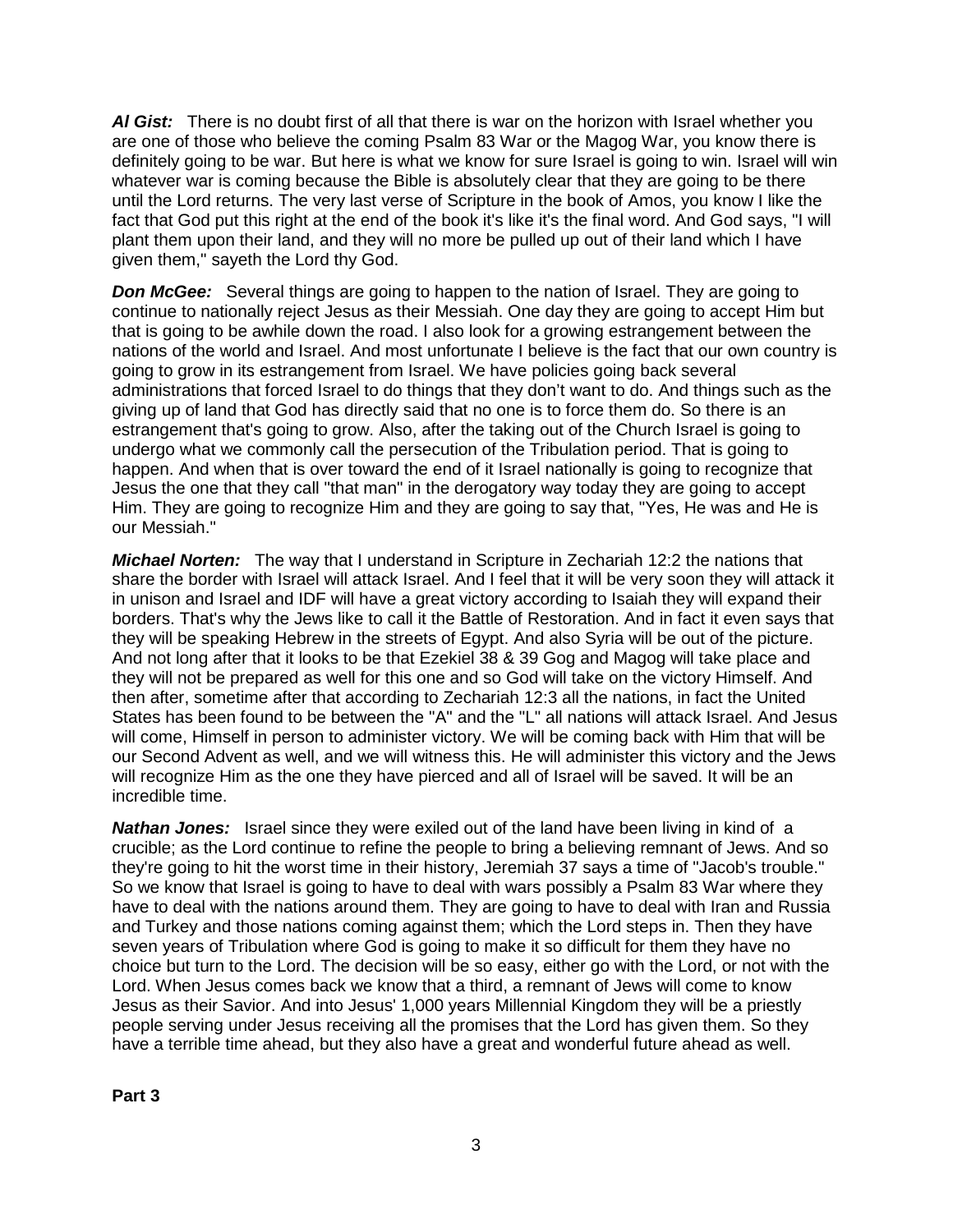*Dr. Reagan:* I hope you are finding the answers of our Bible prophecy experts to be as interesting as I did when I interviewed them. They have been responding to the question, "What does the Bible say about the future of Israel?" Thus far, I have interviewed 9 of 16, and all 9 have confirmed that Bible prophecy clearly states that the nation of Israel will continue to exist, despite the fact that there appears to be no hope for the Jewish people.

Of course, the key to all this is that the Scriptures say that "He who keeps Israel neither slumbers nor sleeps." And that Scripture reminds me of this cartoon showing a tug of war between Israel and the rest of the world's nations, and Israel is winning because God has His finger on the rope on Israel's side. Let's return now to the answers of our Bible prophecy experts.

## **Part 4: Prophecy Experts**

Jobe Martin: The nation of Israel will continue to exist forever it doesn't matter how many people want to try to destroy it. It doesn't matter if they have a commitment to remove even the remembrance of Israel like Psalm 83. They are going to be here. Now they might--they will for a short period of time during the last part of the Tribulation God is going to remove them to a special place. I don't know where that is maybe somebody does. But they will be brought right back in and we will have our 1,000 year reign of Jesus, the Jewish people will be there. They are going to be there forever. So, the history of the Jewish people is one that will not be terminated in anyway.

**Terry James:** Of course Bible prophecy does tell us exactly what is going to happen we don't have to wonder about it those of us who study Bible prophecy. From a Pre-Trib view in particular Israel is going to become more and more hated we see that happening in the news today. More and more hated, more and more isolated. Zechariah 12:1-3 says it will become a cup of trembling and a burdensome stone to the whole world, and certainly we see that developing. From that post-Rapture Israel is not going to have friends left at all, it is going to be finally a peace covenant made to insure their security. But it's going to be a covenant made with death and hell by the Antichrist system and the Antichrist himself sign that covenant. And from that of course Israel becomes more and more hated and the most hated nation in world history will become even more hated. It will be worse than anything Hitler ever devised against the Jews. And then of course from that Israel will escape into the wilderness, a remnant will and those who are believers I believe will be protected. Some people think it's Petra, I'm not sure, but that is what the thought is. From that they will be protected for basically the last 3 ½ years of the Tribulation. And they will see their Messiah returning as we see in Revelation 19:11 when Christ comes through the black clouds of the apocalypse of Armageddon. And all Israel; that is all believing Israel will be saved a remnant will be saved to go into the Millennium. So that's basically Israel as I see it from a biblical viewpoint.

*Randall Price:* Well the nation of Israel is because it's living in the times of the Gentiles and it's going to be climaxed with the time of Jacob's trouble; the time of Israel's trouble. We are going to see increasing problems. Israel as I understand is under divine discipline that's what the times of the Gentiles is it is a imposition of judicial judgment and hardening on the Jewish nation as a whole. With the same time Daniel 8 calls it the time of Israel's indignation. So, it is a time in which God has them under discipline for the purpose of provoking faith ultimately in the Messiah. And to at the same time--I am going to say bring them to the place where they are going to fulfill the divine role and destiny. And in the past that's been done by surrounding them with enemies causing those enemies to cause them to come to a place where repentance and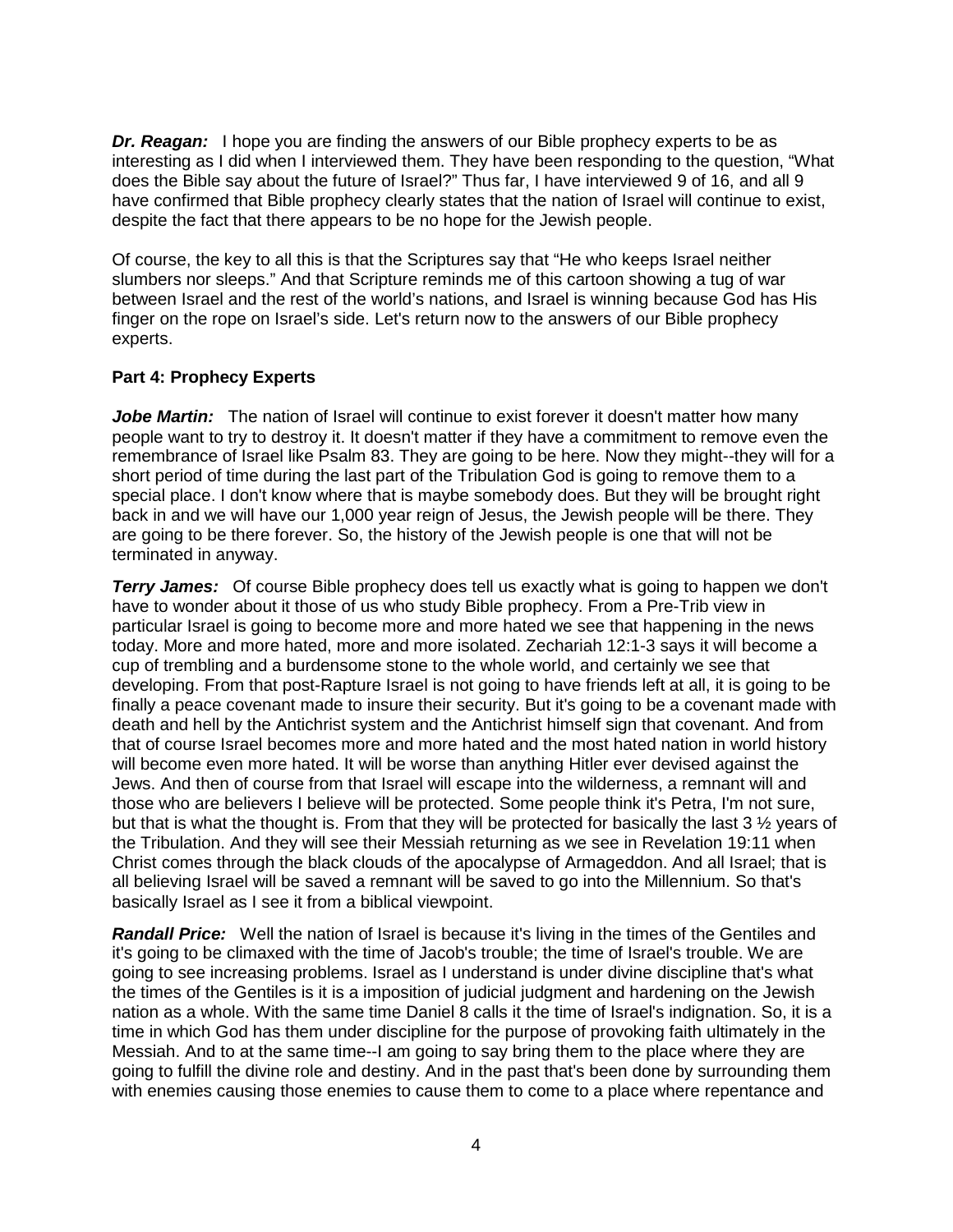desperation they cry out for their Messiah. As we come to Zechariah we see again Jerusalem surrounded by armies, the focal point of that attack provoking Israel to mourn, to cry out for the Messiah to come and save them, to rescue them. Isaiah 25:6-9 is a passage, "This is the Lord for whom we have waited that He might save us." And so, again part of the discipline that was imposed on Israel because of their violation of the covenant was that He would bring these foreign armies and He would put them under foreign domination. And they would be cast out into other lands and serve other gods, as it were, because those are the gods of those lands. But in those places they would seek Him, and they would find Him, and they would be regathered and restored. So, that's what's going on everything is done with a purpose even though it seems to be moving towards a terrible climax that's all for the purpose of ultimately bringing in the wonderful day of restoration and redemption.

**Brian Thomas:** Zechariah 13:8 tells us that during the seven year Tribulation two-thirds of the Jewish nation will be killed. It is going to look as though the Jewish nation is going to be annihilated. But also Zechariah goes on to say that a third, that remnant will look toward Jesus Christ, they will call upon Him as Lord. And that is the day when we go into the Millennial reign of Jesus Christ in which ten men from every nation will grab the sleeve of a Jewish man and say, "Let us go with you because we have heard that God is with you," as is recorded in Zechariah chapter 8. So the worst time is ahead, it is going to even surpass the Nazi holocaust in the Tribulation. But the best days also are ahead for Israel in which we will see the nation of Israel as the supreme nation during the 1,000 year reign of Christ.

*August Rosado:* Well according to prophecy Israel is going to go through a seven year period of tribulation. We find this in Jeremiah 30:7 where He says, "Alas, for that day is great so that there is none like it. It is even a time of Jacob's trouble, but he shall be saved out of out." Israel is back in the land, but they are back in the land in unbelief in preparation for a seven year period of tribulation to come. People say, "Well August, what is the purpose of this seven year period of tribulation?" Well it is to bring unbelieving Israel to faith in Yeshua as their Savior and their Messiah. So they have to go through a seven year period of Tribulation. Zechariah 13:8-9 tells us that two-thirds of the Jewish people will lose their lives at the hands of the Antichrist. But a third will be brought through the fire, come to faith in Jesus Christ at His Second Coming back to this earth. So passages like Jeremiah 30:7, Daniel 12:1, Jesus in Matthew 24:21, "There shall be great tribulations such as was not since the beginning of the world until this time, no, nor ever shall be." And of course Revelation 7:14 says there will be a seven year period of tribulation. So, Israel is going to be in for a real bad time. But there is good news Jesus Christ will come back and all Israel shall be saved.

*Tim LaHaye:* I believe that Israel is faced with plenty of good times to make them more attractive for the Arab terrorists to come down and snuff them out. But also very perilous times, even before the Rapture or possibly before the Rapture or before the Tribulation period, because much is said about what's going to happen during that seven years. But before that Israel is going to become the target of the Arab world and Russia. Isn't that interesting? They're colleagues today. And they're going to come down against Israel according to Ezekiel 38, well 37, 36, 37 and 38 and through 39. And God is going to do what He did in the Old Testament when He brought Israel out of Egypt He is going to show His strong arm. And 8 times in those two passages Ezekiel 38 & 39 He is going to show His strong arm so that all the world will know that He is the Lord. How? By saving Israel when they can't save themselves, or unfortunately their allies will not save them. And that's where God comes in. But be sure of this: this is not the end of Israel.

*Ed Hindson:* Well prophetically the Bible is always filled with a combination of good news and bad news. It's only bad news for the unbeliever; it's always good news for the believer the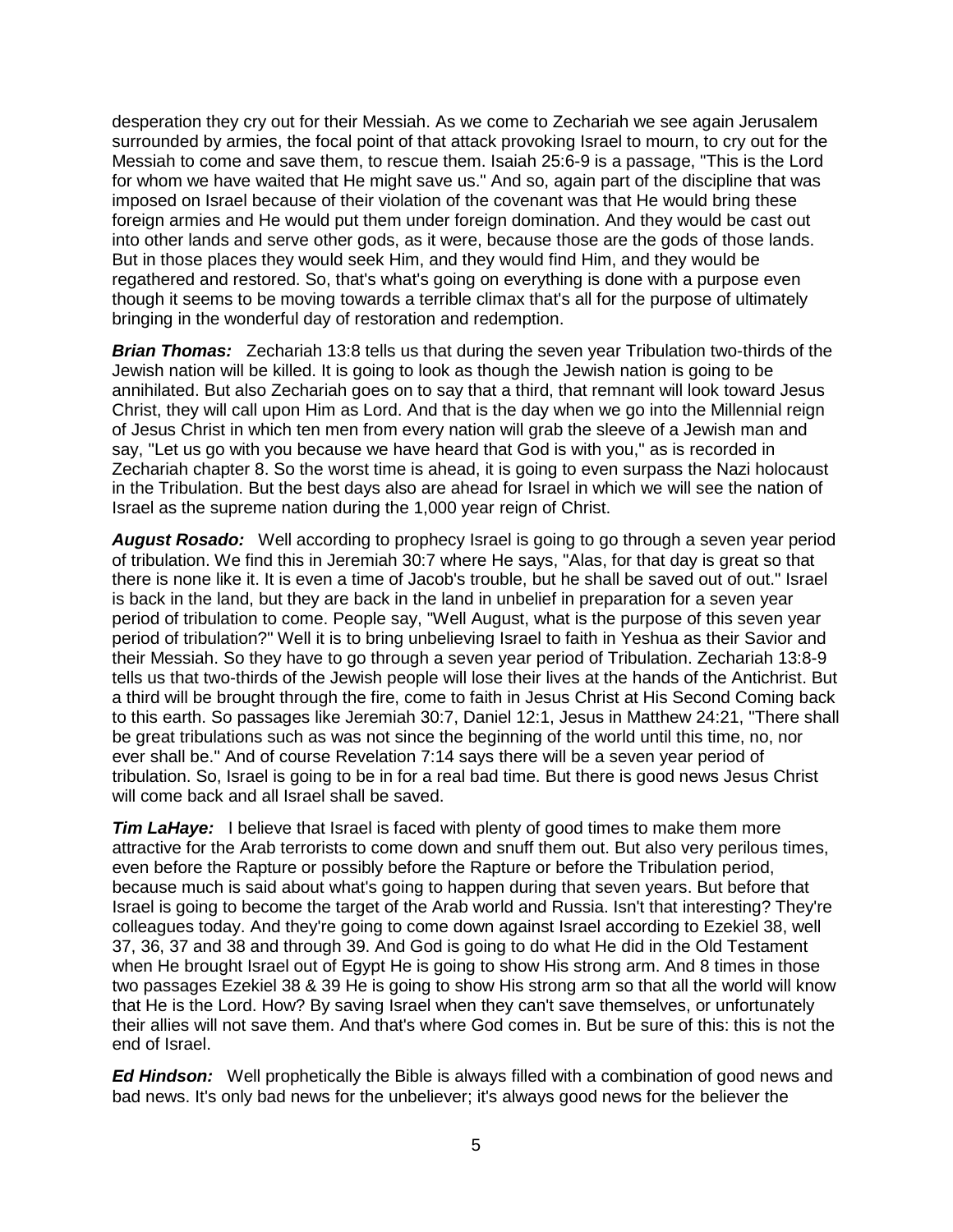Blessed Hope that gives us hope to anticipate the coming of Christ. But for the nation and people of Israel I would foresee several things prophetically. First of all, Israel will eventually on the bad news column suffer an invasion of several nations against her in the end times. I think the book of Ezekiel and other passages make that very, very clear. On the good news side God will dramatically intervene on Israel's behalf and she will win that war. And I think there will be a wave then of Jewish nationalism and excitement even that could lead to the rebuilding of the Third Temple. But on the bad news side if they don't through all of that come to a real experience with Christ Himself then eventually the Antichrist will deceive them after the time of the Rapture into signing a peace treaty with him. He will break the treaty, turn against them, invade Israel and literally everything will go wrong. Israel will end up having to flee into the wilderness. And yet God will use those experiences of the Tribulation period to bring many of the Jewish people to faith in Yeshua as Hamashia the Messiah. That they will come to understand that Jesus really is the Son of God. He really is the Savior. That the Rapture has occurred and they have been left behind. And in the process of that everything has gone wrong. God will raise up two witnesses to proclaim the truth of the Gospel from among the Jewish people themselves. And then at least 144,000 will be converted and I believe many, many more then even that. And God will do an amazing work in the hearts of His people and they begin to finally cry out, "Blessed is He who comes in the Name of the Lord." And by the end of the time of tribulation I think you will see a wave of conversions in Israel like we have never seen before in all of history. And the dramatic return of Christ. And then the good news is the literal reign of Christ on earth for a 1,000 years from the Throne of David in Jerusalem. So, when things seem to be going wrong we always want to remind ourselves God is always going right. He's on the throne. He knows what He's doing. And God will fulfill His prophetic plan for the nation and people of Israel.

#### **Part 5**

*Dr. Reagan:* Well there you have it, the answers of 16 Bible prophecy experts in response to the question, "What does the Bible say about the future of Israel?"

Let me try to provide you with a summary of what they have said about Israel's future, presenting the events in chronological order. Israel will soon experience a major war with her immediate neighbors, those with whom she has a common boundary, and she will win that war overwhelmingly. The whole Arab world will then turn to their natural ally, Russia, and appeal for help. The Russians will respond with a major invasion, together with many Muslim allies, and this great invasion army will be supernaturally destroyed by God on the mountains of Israel. At that point the Antichrist will emerge and guarantee the peace of Israel, enabling them to rebuild their Temple in Jerusalem. This treaty will also mark the beginning of the Tribulation, a 7 year period of unparalleled horror upon the earth during which one half of the world's population will die and two-thirds of the Jews will be killed. But God will supernaturally preserve a Jewish remnant through this holocaust, and at the conclusion of it, the Jewish people will be brought to the end of themselves and will accept Yeshua, Jesus as their Messiah, resulting in the salvation of a great remnant. They will cry out, "Baruch Haba B'Shem Adonai," meaning, blessed is He who comes in the name of the Lord. That remnant will then enter the Millennium in the flesh and will serve as the initial population of the state of Israel. Jesus will reign in Jerusalem as the King of kings and Lord of lords. David, in his glorified body will reign as the King of Israel. And to this Jewish remnant and their descendants, God will fulfill all the kingdom promises that He has made to Israel. The nation will serve as the prime nation of the world, and thru it all God's blessings will flow to the other nations. This is why the Bible says in Zechariah 8:23 that in those